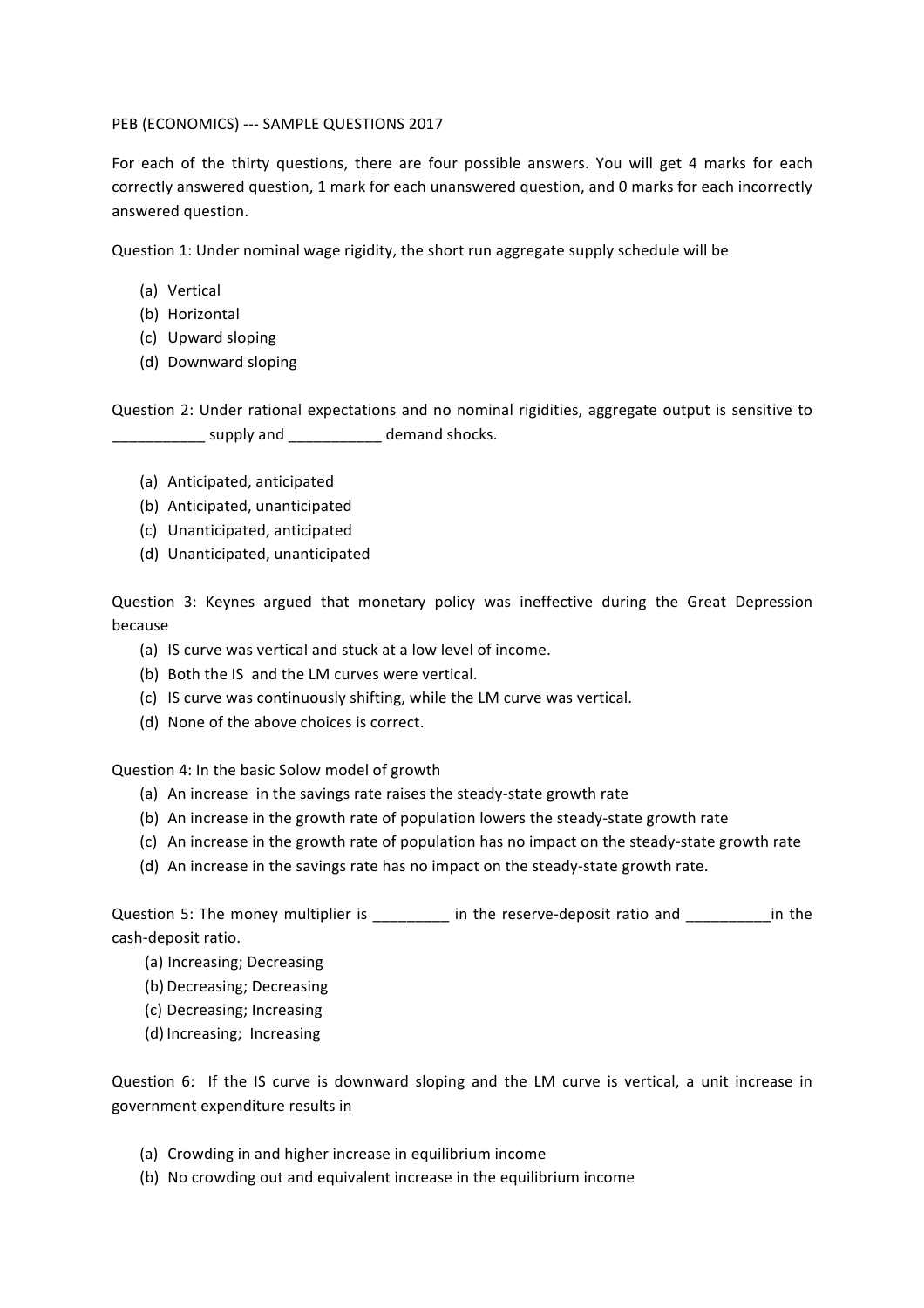- (c) Partial crowding out and lower increase in equilibrium income
- (d) Complete crowding out and no increase in equilibrium income

Question 7: Monetary policy is completely ineffective in raising output if

- (a) The IS curve is horizontal and the LM curve is upward sloping
- (b) The IS curve is vertical and the LM curve is upward sloping
- (c) The IS curve is downward sloping and the LM curve is upward sloping
- (d) The IS curve is downward sloping and the LM curve is vertical.

Question 8: Which of the following statements is correct? In a closed economy, fiscal policy is more effective

(a) The smaller the induced change in interest rates and smaller the responsiveness of investment to these changes.

(b) The larger the induced change in interest rates and smaller the responsiveness of investment to these changes.

(c) The smaller the induced change in interest rates and larger the responsiveness of investment to these changes.

(d) The larger the induced change in interest rates and lager the responsiveness of investment to these changes.

Question 9: Which of the following spells the most fundamental difference between the standard Solow model of growth and the standard optimal growth model?

- (a) The rate of technology progress is endogenous in the former but exogenous in the latter
- (b) The savings rate is exogenous in the former, but endogenous in the latter
- (c) Capital utilization is exogenous in the former, but endogenous in the latter
- (d) All of the above.

Question 10: Consider a simple Keynesian medel where equilibrium output is determined by aggregate demand. Investment is autonomous and a constant proportion of the income is saved. In this framework an increase in the savings propensity has the following effect:

- (a) It leads to higher level of output in the new equilibrium
- (b) It leads to lower level of output in the new equilibrium
- (c) The level of output in the new equilibrium remains unchanged
- (d) The level of output in the new equilibrium may increase or decrease depending on the degree of increase in the savings propensity.

The following pertains to Questions 11-14: Consider an agrarian economy consisting of two single membered households. The households are engaged in own cultivation using their family land, labour and capital. Each household is endowed with 1 acre of land and 1unit of labour. However the two households differ in terms of their initial capital endowments  $(K^R_{0}$  and  $K_0^P$ ), where R denotes the relatively richer household and P denotes the poorer household. Assume that 2<K  $^{\text{R}}$  <sub>0</sub><4, and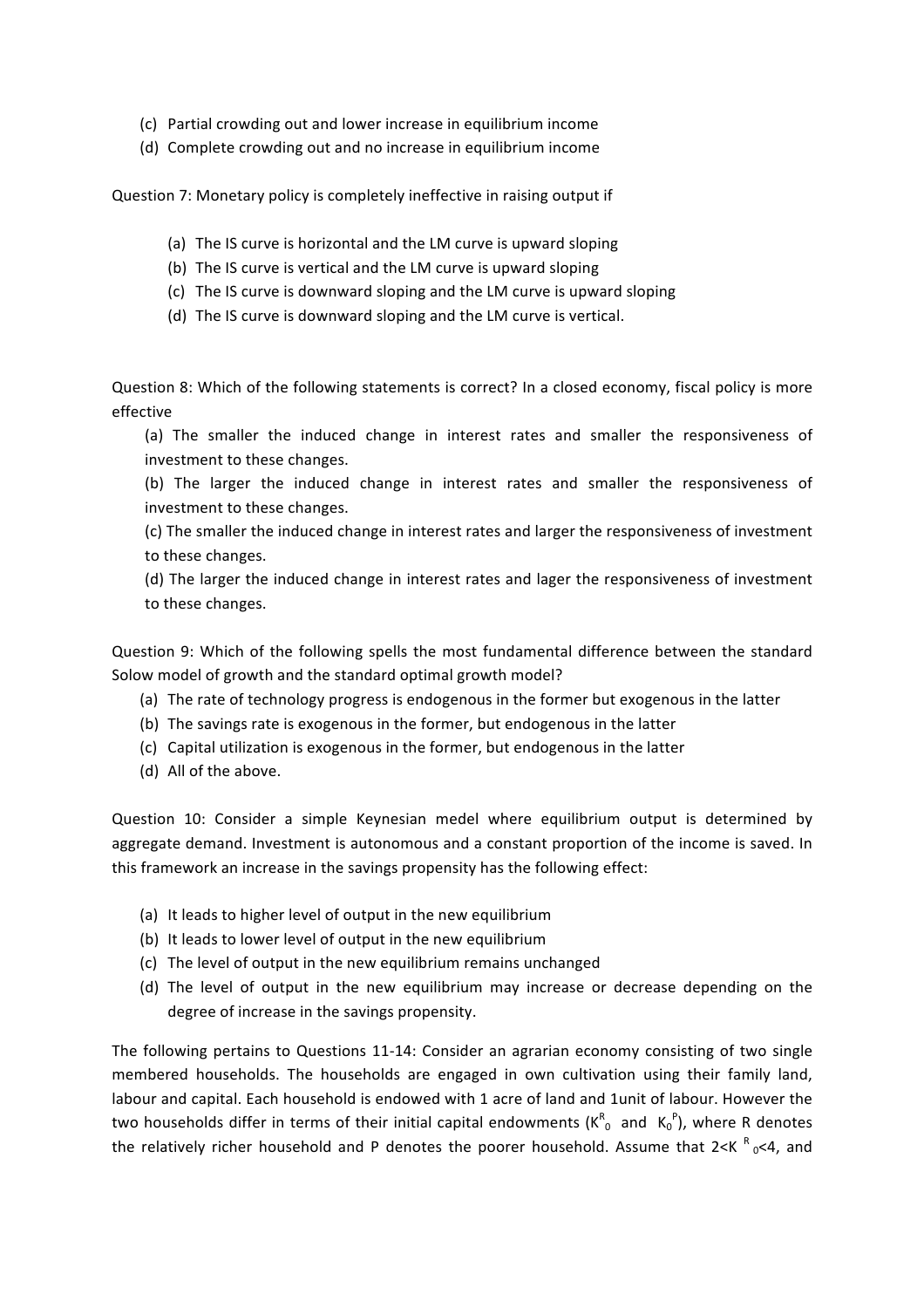$0<$ K<sub>0</sub> $^P$ <1. The households have access to two technologies, which are specified by the following production functions:

Technology A:  $Y_t=(N_tL_t)^{1/2}$   $(K_t)^2$ ;

Technology B:  $Y_t=(N_tL_t)^{1/2}$   $(K_t)^{1/2}$ .

Where  $N_t$  represents land (in acres),  $L_t$  represents labour, and  $K_t$  represents capital in period t.

The households choose the technology that gives them higher output(given their land, labour and capital stock) in any period t. In every period they consume half of their total income and save and invest the rest, which adds to the next period's capital stock. Land and labour stock remain constant over time. Existing capital stock depreciates fully upon production.

Question 11: Given their initial factor endowments, the technology choices of the rich household and poor household respectively are as follows:

- (A) Household R chooses technology A; household P chooses B
- (B) Household R chooses technology B; household P chooses A
- (C) Both households choose technology A
- (D) Both households choose technology B

Question 12: In the short run, the average capital stock in the economy  $(K)$  evolves according to the following dynamic path:

- (A)  $dK/dt = 1/4[(K_{t}^{R})^{1/2}+(K_{t}^{P})^{2}-2(K_{t}^{R}+K_{t}^{P})]$
- (B)  $dK/dt = 1/4[(K_{t}^{R})^{2} + (K_{t}^{P})^{2} 2(K_{t}^{R} + K_{t}^{P})]$
- (C)  $dK/dt = 1/4[(K_{t}^{R})^{1/2} + (K_{t}^{P})^{1/2} 2(K_{t}^{R} + K_{t}^{P})]$
- (D)  $dK/dt = 1/4[(K_{t}^{R})^{2} + (K_{t}^{P})^{1/2} 2(K_{t}^{R} + K_{t}^{P})]$

Question 13: In the long run:

- (A) Income of both households grows perpetually
- (B) Income of household R grows perpetually while income of household P approaches a constant.
- (C) Income of household P grows perpetually while income of household R approaches a constant.
- (D) Income of household R grows perpetually while income of household P falls perpetually.

Question 14: If at the end of the initial time period, the households were given a choice to spend their savings in buying more land instead of investing in capital stock:

- (A) Both households would have bought more land
- (B) Both households would have still invested in capital
- (C) Household R would have still invested in capital but household P would have bought more land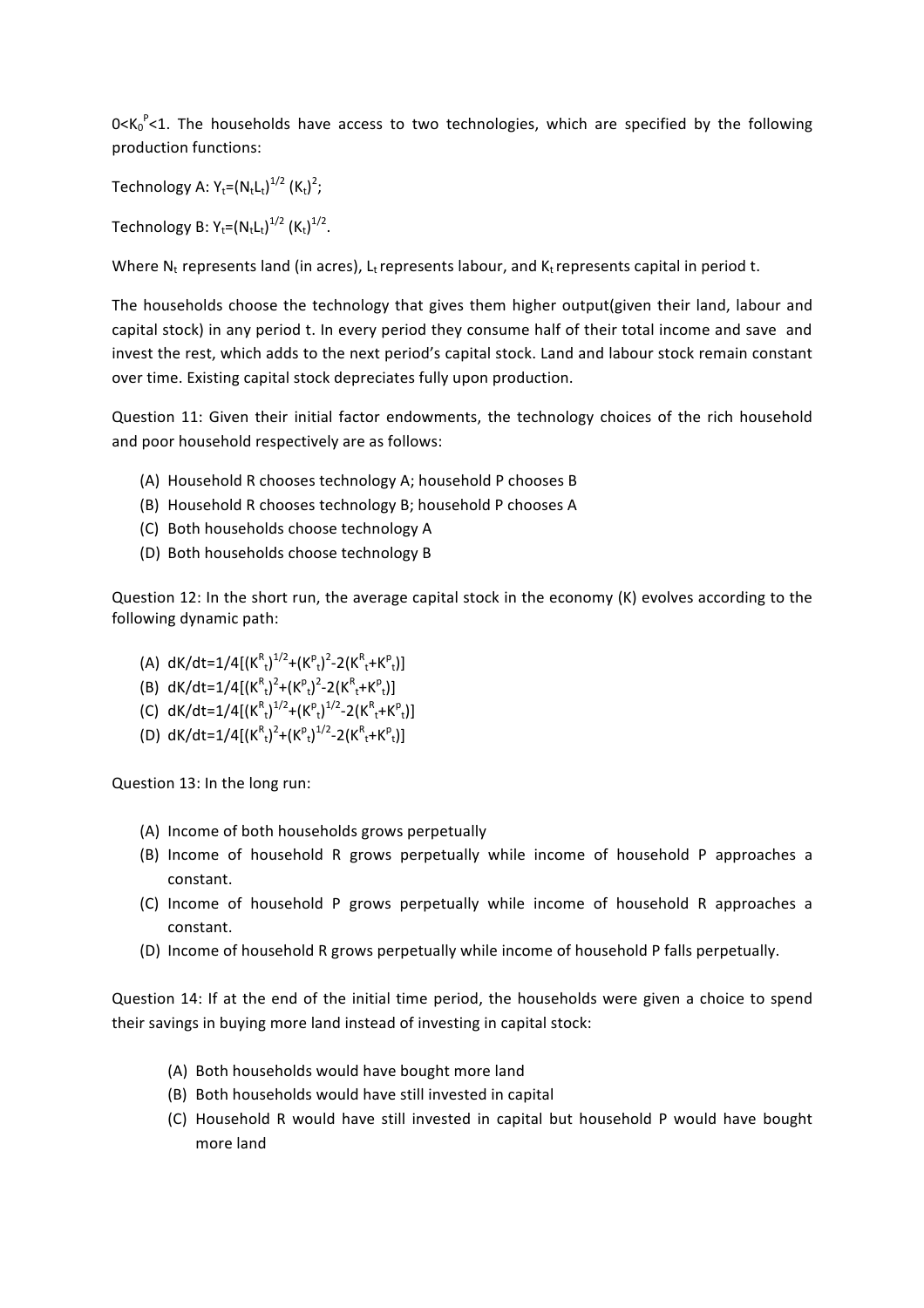(D) Household P would have still invested in capital but household R would have bought more land

Question 15: In the Mundell-Fleming model of a small open economy with flexible exchange rates and perfect capital mobility, suppose the economy is initially in equilibrium. If lump sum taxes are increased, what happens to the equilibrium levels of the country's (i) GDP (ii) interest rate and (iii) exchange rate?

- (a) (i) falls, (ii) falls, (iii) appreciates
- (b) (i) and (ii) remain unchanged; (iii) depreciates
- (c) (i) falls,(ii) and (iii) remain unchanged
- (d) All three remain unchanged.

Question 16: Raju consumes goods 1 and 2. Raju thinks that 2 units of good 1 is always a perfect substitute for 3 units of good 2. Which of the following utility functions is the only one that would NOT represent Raju's preferences?

- (a)  $U(x_1, x_2) = 9x_1^2 + 12x_1 x_2 + 4x_2^2$ .
- (b)  $U(x_1, x_2) = min\{3x_1, 2x_2\}$
- (c)  $U(x_1, x_2) = 30x_1 + 20x_2 10,000$ .
- (d) More than one of the above does NOT represent Raju's preferences.

Question 17: Riya has a demand function for mango juice given by  $q = .02m-2p$ , where m is income and p is price. Riya's income is 6,000 and she initially had to pay a price of 30 per bottle of mango juice. The price of mango juice rose to 40. The substitution effect of the price change

- (a) Reduced her demand by 20.
- (b) Increasedher demand by 20.
- (c) Reduced her demand by 8.
- (d) Reduced her demand by 32.

Question18: Ankita has a utility function U(c<sub>1,</sub>c<sub>2</sub>)=c<sub>1</sub><sup>1/2</sup>+0.83c<sub>2</sub><sup>1/2</sup>, where c<sub>1</sub> is her consumption in period 1 and  $c_2$  is her consumption in period 2. Her income in period 1 is 2 times as large as her income in period 2. At what interest rate will she choose to consume the same amount in period 1 as in period 2?

- (a) 0.40
- (b) 0.10
- (c) 0.20
- (d) 0

Question 19: In a crowded city long ago, the civic authorities decided that rents were too high. The long run supply function of two-room rental apartments was given by q=18+2p and the long-run demand fuction was given by  $q=114-4p$  where p was the rental rate in rupees per week. The authorities made it illegal torent an apartment for more than 10 rupees per week. To avoid a housing shortage, the authorities agreed to pay landlords enough of a subsidy to make supply equal to demand. How much would the weekly subsidy per apartment have to be to eliminate excess demand at the ceiling price?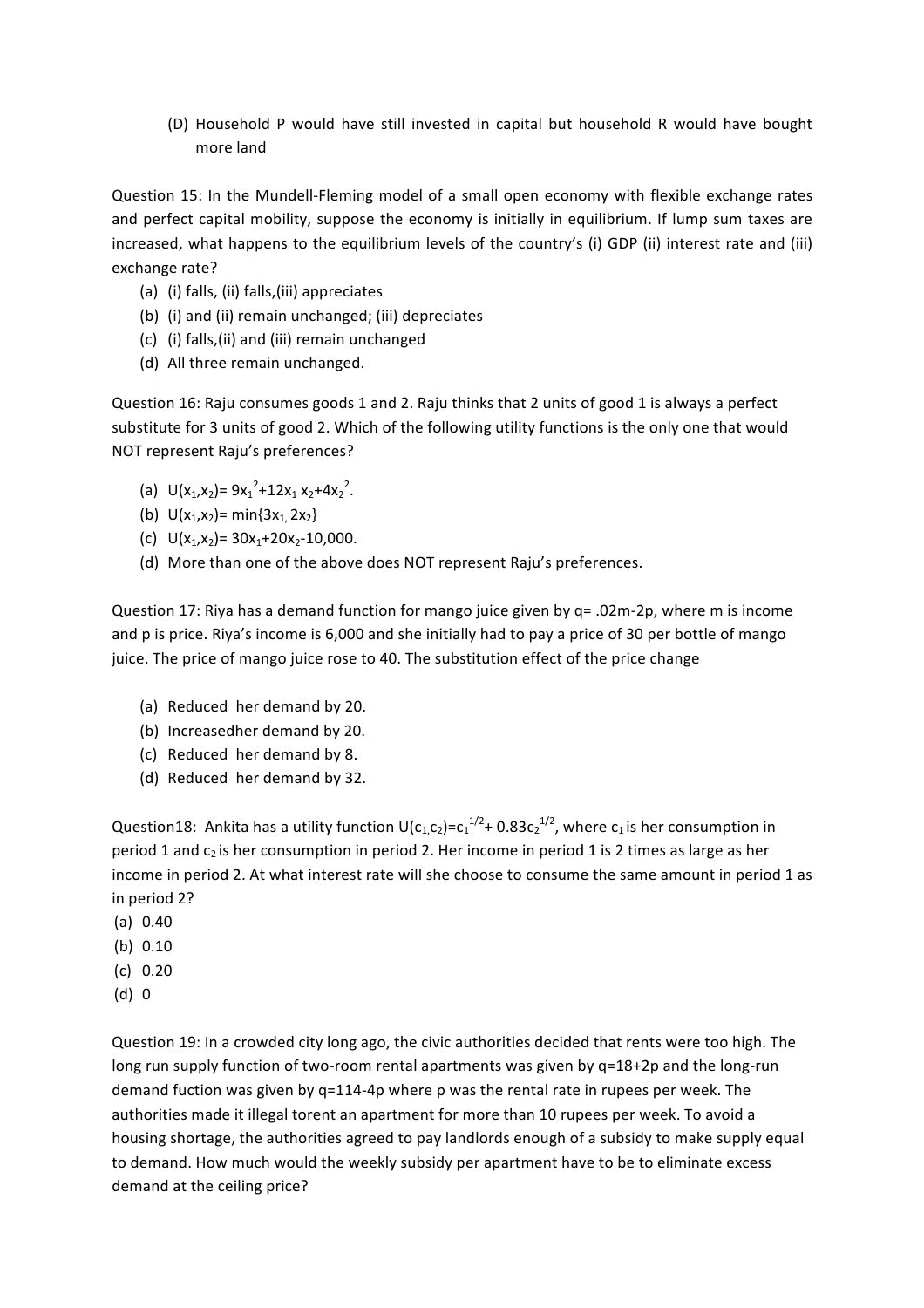- (a) 9
- (b) 15
- (c) 18
- (d) 36

Question 20: A firm has the production function f(x,y)=x $^{0.70}$ y $^{0.30}$ . This firm has

- (a) Decreasing returns to scale and diminishing marginal product for factor x.
- (b) Increasing returns to scale and decreasing marginal product of factor x.
- (c) Constant returns to scale.
- (d) None of the other options are correct.

Question 21: The production function is f(x<sub>1</sub>,x<sub>2</sub>)=x<sub>1</sub><sup>1/2</sup>x<sub>2</sub><sup>1/2</sup>. If the price of factor 1 is 8 and the price of factor 2 is 16, in what proportions should the firm use factors 1 and 2 if it wants to maximize profits?

- (a)  $x_{1}=x_{2}$ .
- (b)  $x_1 = 0.50 x_2$
- (c)  $x_{1} = 2x_{2}$ .
- (d) We can't tell without knowing the price of output.

Question 22: The supply curve of any firm*i* in a competitive industry is  $S_i(p) = p/2$ . If a firm produces 3 units of output, what are its total variable costs?

- (a) 18
- (b) 7
- (c) 9
- (d) There is not enough information given to determine total variable costs.

Question 23: The demand for slops is given by the equation  $q=14-p$ . Slops can be made at zero marginal cost. But before any slops can be produced, the firm must undertake a fixed cost of 54. Since the inventor has a patent on slops, it can be a monopolist in this new industry.

- (a) The firm will produce 7 units of Slops
- (b) A Pareto improvement could be achieved by having the government pay the firm a subsidy
- of 59 and insisting that the firm offer slops at zero price.
- (c) From the point of view of social efficiency, it is best that no slops be produced.
- (d) None of the other options are correct.

Question 24: A price-discriminating monopolist sells in two separate markets such that goods sold in one market are never resold in the other. It charges a price of 4 in one market and a price of 8 in the other market. At these prices, the price elasticity in the first market is -1.50 and price elasticity in the second market is -0.10. Which of the following actions is sure to raise the monopolists profits?

- (a) Raise  $p_2$
- (b) Raise  $p_1$  and Lower  $p_2$
- (c) Raise both  $p_1$  and  $p_2$
- (d) Raise  $p_2$  and lower  $p_1$ .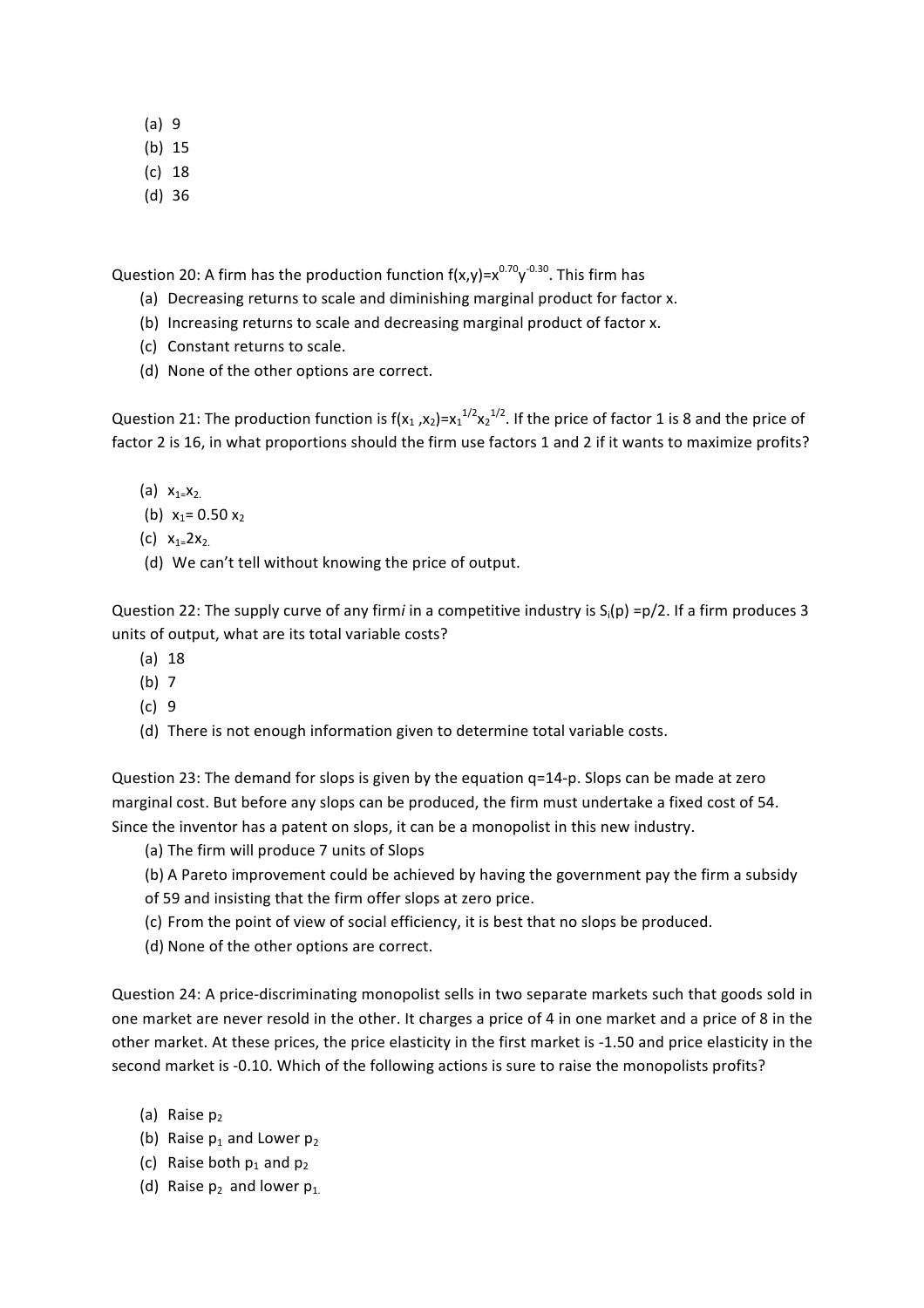Question 25: Suppose that A and B go into the wine business in a small country where wine is difficult to grow. The demand for wine is given by  $p = Rs \, 360 - .02Q$  where p is the price and Q is the total quantity sold. The industry consists of just the two Cournot duopolists, A and B. Imports are prohibited. A has constant marginal costs of Rs 15 and B has marginal costs of Rs. 75. How much is A's output in equilibrium?

- (a) 675
- (b) 1,350
- (c) 337.50
- (d) 1012.50

Question 26: On a certain island there are only two goods, wheat and milk.The only scarce resource is land. There are 1,000 acres of land. An acre of land will produce either 16 units of milk or 37 units of wheat. Some citizens have lots of land, some have just a little bit. The citizens of the island all have utility functions of the form  $U(M,W)=M W$ . At every pareto-optimal allocation,

- (a) The number of units of milk produced equals the number of units of wheat produced.
- (b) Total milk production is 8,000
- (c) Every consumer's marginal rate of substitution between milk and wheat -1.
- (d) None of the above is true at every pareto optimal allocation.

Question 27: Kabir's utility is  $U(c,d,h) = 2c+5d-d^2-2h$ , where d is the number of hours per day that he spends driving around, h is the number of hours per day spent driving around by the other people in his home town and c is the amount of money he has left to spend on other stuff besides petrol and auto repairs. Petrol and auto repairs cost Rs.50 per hour of driving. All the people in Kabir's home town have the same tastes. If each citizen believes that his own driving will not affect the amount of driving done by the others, they will all drive D1 hours per day. If they all drive the same amount, they would all be best off if each drove D2 hours per day, where

- (a)  $D1=2$  and  $D2=1$
- (b) D1=D2=2
- (c)  $D1=4$  and  $D2=2$
- (d)  $D1=5$  and  $D2=0$

Question 28: An airport is located next to a housing development. Where X is the number of planes that land per day and Y is the number of houses in the housing development, profits of the airport are 22X-X<sup>2</sup> and profits of the developer are  $32Y-Y^2$ -XY. Let H1 be the number of houses built if a single profit-maximizing company owns the airport and the housing development. Let H2 be the number of houses built if the airport has to pay the developer the total "damages"XY done by the planes to the developer's profits. Then

- (a) H1=H2=14
- (b)  $H1=14$  and  $H2=16$
- $(c)$  H1=16 and H2=14
- $(d)$  H1=16 and H2=15